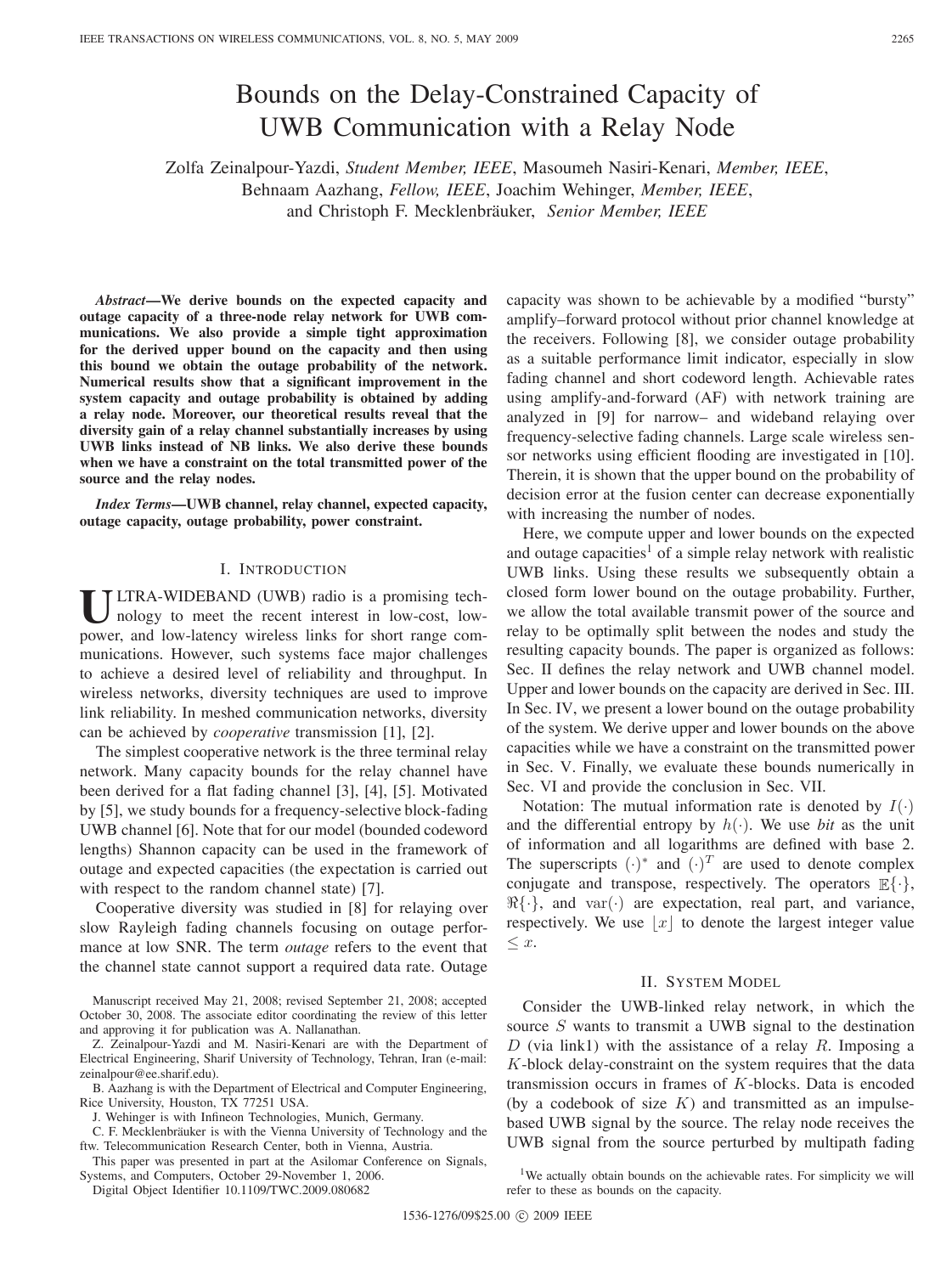and additive white Gaussian noise (link2). Then, it decodes the received signal and transmits an auxiliary UWB signal (via link3) for aiding the data transmission from the source to the destination, using a set of relay functions which depend only on the past received signals at the relay [3]. Finally, the destination observes a superposition of the UWB signals from the source and the relay, and jointly processes all its observations to infer the data which was initially encoded by the source. Throughout the paper, we assume that all nodes are perfectly synchronized and also CSI is available at receiving terminals only.

We adopt the multipath channel model specified by the IEEE 802.15.4a group for the evaluation of the physical layer of UWB [6]. The impulse response of this model is [6]

$$
h(t) = \tilde{\beta} \sum_{\ell=0}^{L-1} \sum_{m=0}^{M-1} a_{m,\ell} e^{j\phi_{m,\ell}} \delta(t - T_{\ell} - \tau_{m,\ell}), \qquad (1)
$$

where  $T_{\ell}$  and  $\tau_{m,\ell}$  represents the cluster and ray arrival times, and they follow Poisson distribution and mixtures of two Poisson distributions (with mixing factor  $\beta$ ), respectively. The factor  $\beta$  jointly models the pathloss, shadowing, and antenna insertion loss. The distribution of the gain of the mth path in the  $\ell$ th cluster, *i.e.*,  $a_{m,\ell}$ , is Nakagami with parameter  $m$  [11], which is modeled as a lognormally distributed random variable and finally the phase  $\phi_{m,\ell}$  is taken as a uniformly distributed random variable from the range  $[0, 2\pi]$ . The detail of joint probabilistic model of these parameters is tabularized in [6]. In our analysis, we assume that the receiver is capable of capturing all multipath components. We know that if the transmitter sends a block of K symbols  $(x_0, \ldots, x_{K-1})^T$ through the above UWB channel, the receiver will observe  $(y_0,\ldots,y_{K-1})^T$  [12]

$$
y_i = \sum_{k=0}^{K'-1} g_k x_{i-k} + z_i \quad (i = 0, \dots, K-1)
$$
 (2)

where  $z_i$ s are zero mean complex additive white Gaussian noises,  $K'$  is the ISI length due to the multipath fading, and  $g_k$ s are related to the channel impulse response as

$$
g_k = \sum_{i,\ell: \lfloor d_{i,\ell}/T_s \rfloor = k} \widetilde{\beta} a_{i,\ell} e^{j(\phi_{i,\ell} - 2\pi f_c d_{i,\ell})}.
$$
 (3)

In this equation,  $d_{i,l} = T_l + \tau_{i,l}$ , and  $T_s = 1/W$ , where W is the channel bandwidth, and  $f_c$  is the center frequency. We assume a block fading channel in which the channel coefficients, *i.e.*,  $g_k$ s, remain constant during a block of length K symbols and change independently from a block to another one [12]. This is a good assumption for a UWB application, as its channel is under-spread. In [12] and [13] a frequencydomain model of the above UWB channel which is obtained

by taking DFT from both sides of (2) is introduced. If  $\mathbf{X} = (X_0, \dots, X_{K-1})^T$  and  $\mathbf{X}' = (X'_0, \dots, X'_{K-1})^T$  denote<br>the *K*-noint DET of the transmitted UWB signals from *S* to *D* the  $K$ -point DFT of the transmitted UWB signals from  $S$  to  $D$ and R to D, respectively and similarly,  $\mathbf{Y} = (Y_0, \dots, Y_{K-1})^T$ and  $Y' = (Y_0', \ldots, Y_{K-1}')^T$  represent the DFT of the received<br>signals at D and B then using this frequency domain model signals at  $D$  and  $R$ , then using this frequency domain model we formulate the input–output relation  $S \to R$  and  $S \to D$ as

$$
Y'_{k} = \sqrt{K} G_{k}^{(2)} X_{k} + Z'_{k},
$$
  
\n
$$
Y_{k} = \sqrt{K} G_{k}^{(1)} X_{k} + \sqrt{K} G_{k}^{(3)} X'_{k} + Z_{k}, \quad (k = 0, ..., K - 1). (4)
$$

Here,  $Z_k \sim \mathcal{CN}(0, N)$  and  $Z'_k \sim \mathcal{CN}(0, N')$  are independent zero mean complex additive white Gaussian noise for the kth received sample. The vectors  $G^{(n)}$  ( $n = 1, 2, 3$ ) are the DFT of vectors of complex baseband channel coefficients  $g^{(n)}$  =  $(g_0^{(n)}, \ldots, g_{K-1}^{(n)})^T$  related to each link.

# III. UPPER AND LOWER BOUNDS ON THE EXPECTED AND OUTAGE CAPACITIES

In this section, we first derive the upper and lower bounds on the UWB channel capacity with a relay node for fixed channel coefficients. These results are the basis for the subsequent parts.

#### *A. Upper Bound*

The upper bound on a  $K$ -block delay constrained capacity of a relay channel has been derived in [3] as

$$
C \le \max_{p(\mathbf{X}, \mathbf{X}')} \min \left\{ \frac{1}{K} \sum_{i=0}^{K-1} I(X_i, X_i'; Y_i), \frac{1}{K} \sum_{i=0}^{K-1} I(X_i; Y_i, Y_i'|X_i') \right\} (5)
$$

This bound is the tightest upper bound known to the authors. If we proceed similarly to [5], we can express this bound in terms of the power constraints and the UWB channel coefficients. In Appendix A, we have derived an upper bound for each of the mutual information terms in (5). Using these bounds ((A.2) and (A.6)), an upper bound on the capacity of our network when the UWB channel coefficients are known is obtained. This upper bound is given by (6) shown at the bottom of the page. In this equation,  $\rho_i \triangleq \mathbb{E}\{X_i X_i'^*\}/E_s$  and the parameter  $E<sub>s</sub>$  is the signal energy per complex baseband sample. We have also assumed that the source and relay nodes transmit their signals with equal energies, namely  $|X_k| = |X'_k| = \sqrt{E_s}$ .

#### *B. Lower Bound*

A lower bound on the capacity is given by [3]

$$
C \ge \max_{p(\mathbf{X}, \mathbf{X}')} \min \left\{ \frac{1}{K} \sum_{i=0}^{K-1} I(X_i, X_i'; Y_i), \frac{1}{K} \sum_{i=0}^{K-1} I(X_i; Y_i'| X_i') \right\} (7)
$$

$$
C \leq \max_{\rho_0, ..., \rho_{K-1}} \min \left\{ \frac{1}{2K} \sum_{i=0}^{K-1} \log \left( 1 + \frac{KE_s}{N} \left( \left| G_i^{(1)} \right|^2 + \left| G_i^{(3)} \right|^2 + 2\Re \left\{ G_i^{(1)} G_i^{(3)^*} \rho_i \right\} \right) \right),
$$
  

$$
\frac{1}{2K} \sum_{i=0}^{K-1} \log \left( 1 + K \left( \frac{E_s}{N} \left| G_i^{(1)} \right|^2 + \frac{E_s}{N'} \left| G_i^{(2)} \right|^2 \right) \left( 1 - \left| \rho_i \right|^2 \right) \right) \right\}.
$$
 (6)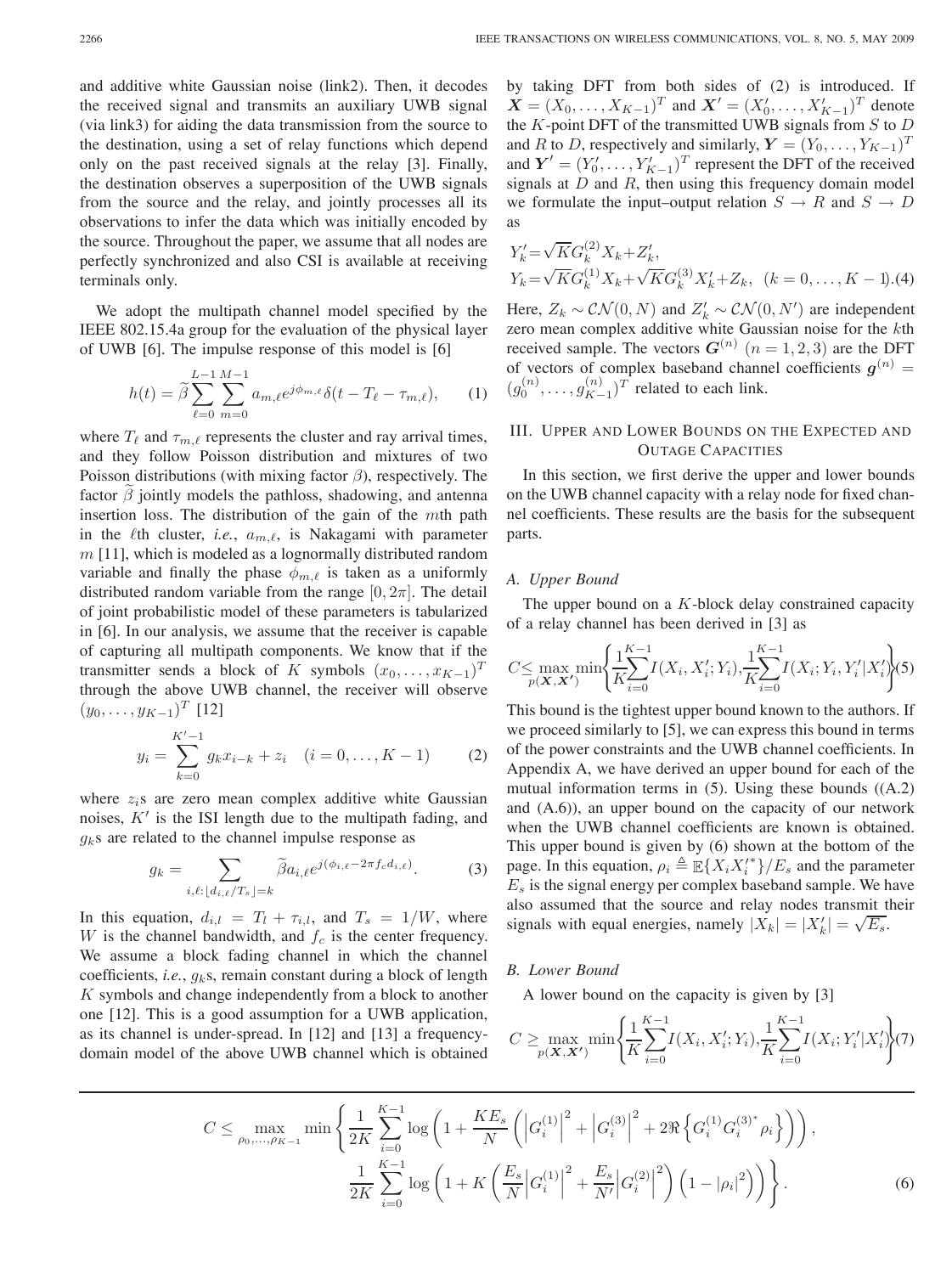$$
C \ge \frac{1}{2K} \max_{\rho_0, \dots, \rho_{K-1}} \min \left\{ \sum_{i=0}^{K-1} \log \left( 1 + \frac{KE_s}{N'} \Big| G_i^{(2)} \Big|^2 \left( 1 - |\rho_i|^2 \right) \right), \right\}
$$
  

$$
\sum_{i=0}^{K-1} \log \left( 1 + \frac{KE_s}{N} \left( \Big| G_i^{(1)} \Big|^2 + \Big| G_i^{(3)} \Big|^2 + 2 \Re \left\{ G_i^{(1)} G_i^{(3)^*} \rho_i \right\} \right) \right) \right\}.
$$
 (8)

$$
C \leq \max_{\rho_0, \dots, \rho_{K-1}} \min \left\{ \frac{1}{2} \log \left( 1 + \frac{E_s}{N} \sum_{i=0}^{K-1} \left| G_i^{(1)} \right|^2 + \left| G_i^{(3)} \right|^2 + 2 \Re \left\{ G_i^{(1)} G_i^{(3)^*} \rho_i \right\} \right), \frac{1}{2} \log \left( 1 + \sum_{i=0}^{K-1} \left( \frac{E_s}{N} \left| G_i^{(1)} \right|^2 + \frac{E_s}{N'} \left| G_i^{(2)} \right|^2 \right) \left( 1 - \left| \rho_i \right|^2 \right) \right) \right\}.
$$
 (10)

The maximization is over the selection of joint probability mass function. So similar to the previous part, at first we have derived an upper bound on  $I(X_i; Y_i'|X_i')$  in Appendix A  $((A.8))$ . Now, from  $(A.2)$  and  $(A.8)$  in Appendix A and considering that these upper bounds are achieved by choosing  $(X_i, X'_i)$  to be jointly Gaussian with correlation coefficient  $\rho_i$ , we simultaneously maximizes both mutual information terms. So the lower bound given in (8) is easily obtained.

## *C. Expected Capacity and Outage Capacity*

The expected capacity is defined as  $C_{\text{expected}} = \mathbb{E}\{C\}$  where the expectation is taken over all channel realizations. Using the upper and lower bounds on  $C$  obtained in  $(6)$  and  $(8)$ , respectively, the bounds on the expected capacity are obtained. The  $p\%$  outage capacity is defined as [14]

$$
C_{\text{outage}}(p) = \max\{C_0\} \quad \text{subject to} \quad \mathbb{P}\{C \ge C_0\} \ge 1 - p. \quad (9)
$$

where  $C$  is the delay constrained capacity conditioned on a specific channel parameter realization. The bounds on the outage capacity are obtained similarly as obtained for the expected capacity.

#### IV. OUTAGE PROBABILITY ANALYSIS

In this section we use the law of large numbers to express and approximate the upper bound on the capacity of the UWB channel with a relay node, derived in the previous section, in a very simplified form. Then, using this bound we obtain the outage probability.

#### *A. Approximation for the Upper Bound (6)*

By using Jensen's inequality, the upper bound (6) can be written as  $(10)$ . As K is a very large number, we can approximate the term  $\Re\left\{\sum_{i=0}^{K-1} G_i^{(1)} G_i^{(3)^*} \rho_i\right\}$  with  $\Re\left\{K\mathbb{E}\left\{G_i^{(1)}G_i^{(3)^*}\rho_i\right\}\right\}$ . For the time-domain channel coefficient defined in (3), we have  $\mathbb{E}\{g_k\} = 0$ . As  $G^{(n)}$  is the DFT of  $g^{(n)}$ , we conclude that  $\mathbb{E}\left\{G_i^{(n)}\right\}$  is zero, too. Also  $G_i^{(1)}$  and  $G_i^{(3)}$  are independent, so  $\mathbb{E}\left\{G_i^{(1)}G_i^{(3)^*}p_i\right\}=0$  and the effect of  $\rho_i$ 's in the first term of the upper bound in (10) vanishes. Therefore (10) is maximized when  $\rho_i = 0$  (i =

 $0, ..., K - 1$ ). Considering this fact and also Parseval's relation  $\sum_{i=0}^{K-1}$  $\left. G_i^{(j)} \right|$  $\sum_{i=0}^{2} = \sum_{i=0}^{K-1} \left| g_i^{(j)} \right|$  $\sum_{i=0}^{2} = \sum_{i=0}^{K'_{j}-1} \left| g_{i}^{(j)} \right|$  $\begin{array}{c} 2 \\ j \end{array}$ 1, 2, 3, where  $K_i'$  is the ISI length for jth link, we obtain

$$
C \le \min\left\{\frac{1}{2}\log\left(1+\frac{E_s}{N}\left(\sum_{i=0}^{K_1'-1}\left|g_i^{(1)}\right|^2+\sum_{i=0}^{K_3'-1}\left|g_i^{(3)}\right|^2\right)\right),\right\}
$$

$$
\frac{1}{2}\log\left(1+\sum_{i=0}^{K_1'-1}\frac{E_s}{N}\left|g_i^{(1)}\right|^2+\sum_{i=0}^{K_2'-1}\frac{E_s}{N'}\left|g_i^{(2)}\right|^2\right)\right\}.\tag{11}
$$

From the SV (Saleh-Valenzuela) model for the UWB channel described in  $(1)$ , if a pulse with duration  $T$  is transmitted, we receive the signal until  $T_{L-1} + \tau_{M-1,L-1} + T$ , where  $T_{L-1} + \tau_{M-1,L-1}$  is the delay of the last ray in the last cluster. Therefore  $K' = \frac{T_{L-1} + \tau_{M-1,L-1} + T}{T}$ , which is a random variable with mean  $\frac{\frac{L-1}{\Lambda} + (M-1)\left(\frac{\beta}{\lambda_1} + \frac{1-\beta}{\lambda_2}\right)}{T} + 1$ , where  $\Lambda$  is the cluster arrival rate,  $\lambda_1$  and  $\lambda_2$  are the ray arrival rates, and  $\beta$ is the mixing factor as defined in (1). Since  $g_i^{(j)}$  is the sum of the taps of link j which appear in the interval  $[iT,(i+1)T]$ and since  $T$  is typically less than the arrival time between the clusters and the rays in each cluster, with a good approximation we can assume  $\sum_{i=0}^{K'_j-1} |g_i^{(j)}|$  $\sum_{i=1}^{2} \sum_{j=1}^{n} \sum_{j=1}^{n} a_{m,\ell}^{(j)}$ 2 where  $PL_j$  is the pathloss of the jth link. In fact it is assumed that  $\beta$  (defined in (1)) models only the pathloss effect and the effect of shadowing and antenna insertion loss in  $\beta$  is ignored. Therefore

$$
C \le \min\left\{\frac{1}{2}\log\left(1+\text{SNR}\left(\sum_{m,\ell}a_{m,\ell}^{(1)}\right)^2 + \frac{\text{PL}_1}{\text{PL}_3}\sum_{m,\ell}a_{m,\ell}^{(3)}\right)^2\right),\newline \frac{1}{2}\log\left(1+\text{SNR}\left(\sum_{m,\ell}a_{m,\ell}^{(1)}\right)^2 + \frac{N}{N'}\frac{\text{PL}_1}{\text{PL}_2}\sum_{m,\ell}a_{m,\ell}^{(2)}\right)^2\right\}.
$$
 (12)

where SNR  $\triangleq \frac{1}{PL_1} \frac{E_s}{N}$  is the received signal to noise ratio of the direct link between the source and the destination. In Appendix B, we have computed  $\mathbb{E} \left\{ \sum_{m,\ell} a_{m,\ell}^2 \right\}$ . Using the results of this Appendix and applying Jensen's inequality again, the upper bound on the expected capacity of the relay network with UWB links is fully expressed versus UWB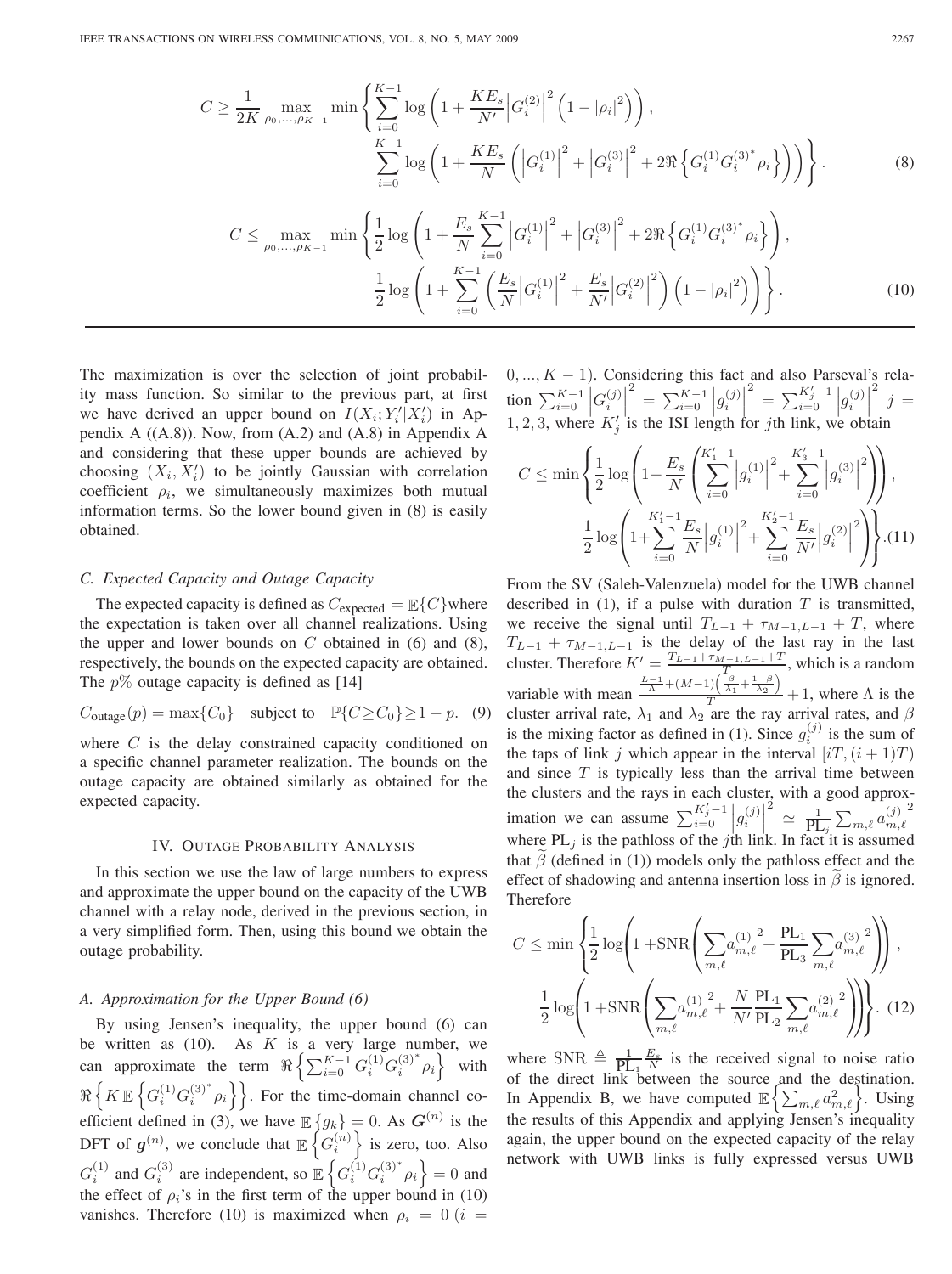channel parameters as

$$
C_{\text{expected}} \le \min\left\{\frac{1}{2}\log\left(1 + \text{SNR}\left(A_1 + \frac{PL_1}{PL_3}A_3\right)\right),\right\}
$$

$$
\frac{1}{2}\log\left(1 + \text{SNR}\left(A_1 + \frac{N}{N'}\frac{PL_1}{PL_2}A_2\right)\right)\right\},\quad(13)
$$

where

$$
A_{i} = \xi_{i} \exp\left(\frac{(\ln(10))^{2}}{200} \sigma_{cluster,i}^{2}\right) \kappa_{i}^{LOS}
$$

$$
\frac{\phi_{i}^{M_{i}} - 1}{\phi_{i}^{\prime} - 1} \frac{\mu_{i}^{\prime} e^{\bar{L}_{i}(\mu_{i}^{\prime} - 1)} - 1}{\mu_{i}^{\prime} - 1} \quad \text{for} \quad i = 1, 2, 3 \tag{14}
$$

The variable  $\overline{L}_i$  denotes the mean number of clusters,  $M_i$  is the number of rays in each cluster, and  $\sigma_{cluster,i}$  is the cluster shadowing variance of link  $i$  ( $i = 1, 2, 3$ ). The parameters  $\xi_i$ and  $\phi_i'$  are associated with the ray arrival rates and intra-cluster decay time constant and  $\mu'_i$  is related to the inter-cluster arrival rate and decay time constant of link i. The coefficient  $\kappa_i^{LOS}$ depends on whether or not a line-of-sight (LOS) connection between the transmitter and receiver of link  $i$  exists. These terms are completely specified in the Appendix B.

#### *B. Outage Probability*

*1) Special case 1 (Direct Link):* As a first step in the calculation of outage probability of the UWB communication with a relay node, we consider a channel with mutual information

$$
I = \frac{1}{2} \log \left( 1 + \text{SNR} \left( \sum_{k,\ell} a_{k,\ell}^2 \right) \right). \tag{15}
$$

This can be interpreted as a mutual information of a simple UWB link with channel coefficients  $a_{k,\ell}$  (corresponding to the  $k$ th ray in  $\ell$ th cluster) which have Nakagami distribution with parameters  $m_{k,\ell}$  and  $\Omega_{k,\ell}$  fully defined in [6] and also in Appendix B. In our outage analysis, we compute the probability of outage conditioned on the arrival time of the received paths and Nakagami- $m$  factor. Then, to derive the unconditional probability we take the expected value of the conditional probability. The sum of independent Nakagami coefficients in power terms in (15) can be approximated by an equivalent gamma distribution with the following parameters [15]

$$
\Omega_e \simeq \sum_{\ell} \sum_k \Omega_{k,\ell}, \qquad m_e \simeq \frac{\left(\sum_{\ell} \sum_k \Omega_{k,\ell}\right)^2}{\sum_{\ell} \sum_k \frac{\Omega_{k,\ell}^2}{m_{k,\ell}}}.
$$
 (16)

Therefore the outage probability is computed as

$$
P_{out} = \mathbb{P}\{I < R\} = \mathbb{P}\left\{z < \frac{2^{2R} - 1}{\text{SNR}}\right\} = \frac{\gamma\left(m_e, \frac{m_e z_{th}}{\Omega_e}\right)}{\Gamma(m_e)},\tag{17}
$$

where  $z \triangleq \sum_{k,\ell} a_{k,\ell}^2$ ,  $\Gamma(\cdot)$  is the gamma function, and  $\gamma(\cdot, \cdot)$ is the lower incomplete gamma function.

The diversity order is a performance measurement which indicates how the slope of the probability of outage as a function of SNR changes. To compute the diversity order, we consider high SNR regime and use the identity  $\gamma(a, b)$  =  $\int_0^b t^{a-1}e^{-t}dt = a^{-1}b^ae^{-b}M(1, a + 1, b)$ , where  $M(., ., .)$ 

is the confluent hypergeometric function with the following expression [16]

$$
M(1, a+1, b) = 1 + \frac{1}{(a+1)}b + \frac{1}{(a+1)(a+2)}b^{2} + \dots (18)
$$

So with a good approximation  $P_{out}$  can be rewritten as

$$
P_{out} = k_0 \left(\frac{1}{\text{SNR}}\right)^{m_e} k_1 \left(\frac{1}{\text{SNR}}\right)^{m_e+1} + k_2 \left(\frac{1}{\text{SNR}}\right)^{m_e+2} + \dots (19)
$$

with  $0 < k_0 \leq k_1 \leq k_2 \leq \dots$ . Now, it is obvious that at high SNR the first term on the right hand side of (19) is dominant. Thus, we obtain  $m_e$ -fold diversity gain, where  $m_e$  is defined in (16). If all the received paths have had the same Nakagami distribution parameters, namely  $\Omega_{k,\ell} = \Omega_0$  and  $m_{k,\ell} = m_0$ , then we would have the diversity gain of  $m_0LM$ .

*2) Special case 2:* For the next step, consider a channel with mutual information

$$
I = \frac{1}{2} \log \left( 1 + \text{SNR} \left( \sum_{\ell=0}^{L_1 - 1 M_1 - 1} \sum_{k=0}^{2} a_{k,\ell}^2 + \alpha \sum_{\ell=0}^{L_2 - 1 M_2 - 1} \sum_{k=0}^{a_{k,\ell}^2} a_{k,\ell}^{\prime 2} \right) \right), (20)
$$

where  $a_{k,\ell}$  and  $a'_{k,\ell}$  are Nakagami distributed random variables which are independent and  $\alpha$  is a constant. Then  $z_1$  and  $z_2$ , defined in (20), have a gamma distribution with parameters  $(m_1, \Omega_1)$  and  $(m_2, \Omega_2)$ , which are obtained using (16). The probability of outage for this channel is

$$
P_{out} = \mathbb{P}\{z_1 + \alpha z_2 < z_{th}\} = \mathcal{L}^{-1} \left( \frac{\Phi_{z_1 + \alpha z_2}(-s)}{s} \right) \Big|_{z_{th}}
$$
\n
$$
= \mathcal{L}^{-1} \left( \frac{\Phi_{z_1}(-s)\Phi_{z_2}(-\alpha s)}{s} \right) \Big|_{z_{th}} \tag{21}
$$

where  $z_{th}$  has been defined in (17),  $\mathcal{L}^{-1}$  is the inverse Laplace transform, and  $\Phi_{z_i}(s) = \left(1 - s \frac{\Omega_i}{m_i}\right)^{-m_i}$  for  $i = 1, 2$  [17]. We can also use the approximation given in (16) to approximate  $z_1 + \alpha z_2$  with a gamma distributed variable z' with parameters  $m' \simeq \left(\left(\Omega_1 + \alpha \Omega_2\right)^2\right) \bigg/ \left(\frac{\Omega_1^2}{m_1} + \alpha^2 \frac{\Omega_2^2}{m_2}\right)$  and  $\Omega' \simeq \Omega_1 + \alpha \Omega_2$ . Then, the probability of outage is easily approximated as

$$
P_{out} = \frac{\gamma \left( m', \frac{m' z_{th}}{\Omega'} \right)}{\Gamma(m')} \tag{22}
$$

which gives us a diversity gain of  $m'$ . In a situation that all of the paths are Nakagami variables with similar parameters  $\Omega_0$ and  $m_0$ , and  $\alpha = 1$ , then  $\Omega_1 = L_1 M_1 \Omega_0$  and  $m_1 = m_0 L_1 M_1$ . Similarly  $\Omega_2 = L_2 M_2 \Omega_0$  and  $m_2 = m_0 L_2 M_2$  and therefore  $m' = m_0 (L_1M_1 + L_2M_2).$ 

*3) UWB Channel with a Relay Node:* An upper bound on the capacity of the UWB communication with a relay node has been derived previously in (12). This bound is the minimum of two mutual information terms

$$
I_1 = \frac{1}{2} \log \left( 1 + \text{SNR} \left( \sum_{k,\ell} a_{k,\ell}^{(1)^2} + \frac{\text{PL}_1}{\text{PL}_3} \sum_{k,\ell} a_{k,\ell}^{(3)^2} \right) \right)
$$
  

$$
\triangleq \frac{1}{2} \log \left( 1 + \text{SNR} \left( u_1 + \alpha_3 u_3 \right) \right)
$$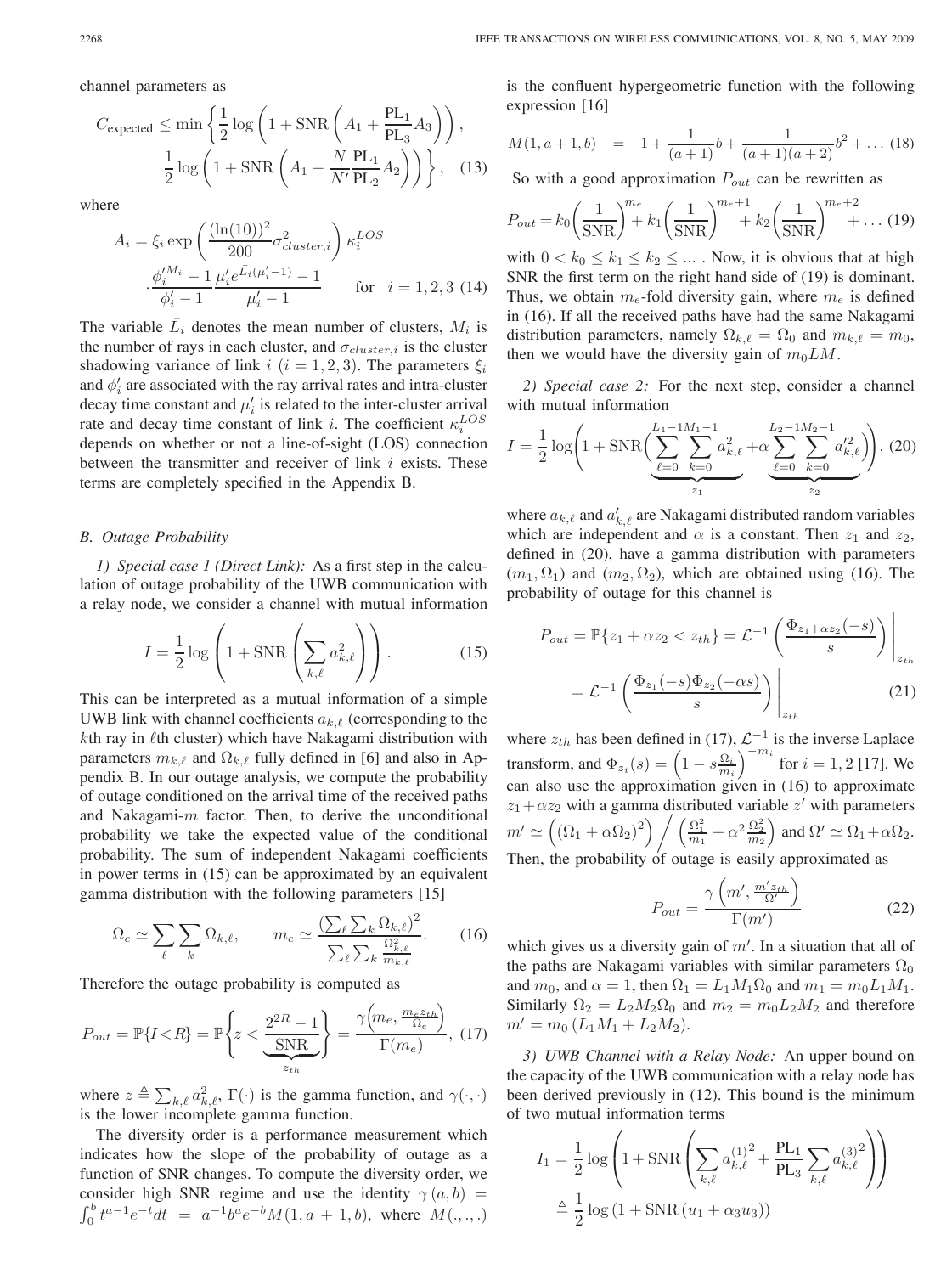$$
I_2 = \frac{1}{2} \log \left( 1 + \text{SNR} \left( \sum_{k,\ell} a_{k,\ell}^{(1)}^2 + \frac{N}{N'} \frac{\text{PL}_1}{\text{PL}_2} \sum_{k,\ell} a_{k,\ell}^{(2)}^2 \right) \right)
$$
  

$$
\triangleq \frac{1}{2} \log \left( 1 + \text{SNR} \left( u_1 + \alpha_2 u_2 \right) \right), \tag{23}
$$

each with their own outage probability  $P_{out1}$  and  $P_{out2}$ . In (23),  $u_i$  ( $i = 1, 2, 3$ ) is a gamma distributed variable with parameters  $\Omega_i$  and  $m_i$  which are computed using (16),  $\alpha_2 \triangleq \frac{N}{N'} \frac{PL_1}{PL_2}$  $\frac{\text{PL}_1}{\text{PL}_2}$  and  $\alpha_3 \triangleq \frac{\text{PL}_1}{\text{PL}_3}$ . Based on  $P_{out1}$  and  $P_{out2}$ , the overall system performance is evaluated [18]

$$
P_{out} \geq \mathbb{P}\{\min(I_1, I_2) < R\}
$$
\n
$$
\geq \max\left(\mathbb{P}\{I_1 < R\}, \mathbb{P}\{I_2 < R\}\right)
$$
\n
$$
= \max(P_{out1}, P_{out2})\tag{24}
$$

where  $P_{out1}$  and  $P_{out2}$  are computed using (22). The amount of diversity gain is at most  $\min(m_1, m_2)$ . An improved lower bound is given by (25) which is obtained by eliminating the second inequality in (24). In this equation,  $\Gamma(.,.)$  is the upper incomplete gamma function [16].

#### *C. Performance Comparison*

In this section, we explore some comparisons by considering the upper bound on the capacity of UWB channel with a relay node (12) and those of the UWB channel without a relay node and a narrowband channel with a relay node. An upper bound on the capacity of a relay network with narrowband links is easily obtained as

$$
C_{NB} \le \min\left\{\frac{1}{2}\log\left(1 + \text{SNR}\left(|h_{sd}|^2 + \frac{\text{PL}_{1}}{\text{PL}_{3}}|h_{rd}|^2\right)\right),\right.\right.
$$

$$
\frac{1}{2}\log\left(1 + \text{SNR}\left(|h_{sd}|^2 + \frac{N}{N'}\frac{\text{PL}_{1}}{\text{PL}_{2}}|h_{sr}|^2\right)\right).
$$
(26)

where  $h_{sd}$ ,  $h_{rd}$  and  $h_{sr}$  are the channel coefficients between S-D, R-D and S-R, respectively.

From (12) and (26), an improvement when using UWB links comes from the diversity gain  $\left(\sum_{m,\ell} a_{m,\ell}^2\right)$ . In the UWB channel, extremely large bandwidth  $(> 1 \text{ GHz})$  enables the receiver to resolve a large number of paths. This multiple reception gives a diversity gain as we have observed in the previous section and leads to a more reliable system. We observed in section IV-B3 that the maximum diversity gain of the UWB communication with a relay node is equal to the minimum of two diversity gains which related to the combination of the relay links with the direct link between the source and the destination (24). This value is equal to  $m_0L_1M_1 + \min(m_0L_2M_2, m_0L_3M_3)$  in the case of same Nakagami distribution parameters for three links and ignoring the pathloss effect. Considering high pathloss, this value is reduced to  $\min (m_0 L_2 M_2, m_0 L_3 M_3)$  ((24) and (22) with large  $\alpha$ ) which is still substantially more than the diversity

gain of at most 2 for the relay network with NB links [13].

The first differences between the UWB communication with and without a relay node is also in their diversity gains. In fact the UWB channel without a relay node corresponds to the channel which its mutual information was given in (15) and its diversity gain expressed in(19), while adding a relay node leads to a system with higher diversity gain((24)). To get some insight on the amount of increase in the diversity gain, consider a relay network with the links with similar Nakagami distribution parameters and ignore the pathloss. As stated before, the diversity gain of  $m_0L_1M_1 + \min(m_0L_2M_2, m_0L_3M_3)$  is obtained for the UWB channel with a relay node; while this value degrades to  $m_0L_1M_1$  when the relay node does not exist. It must be noticed that at high pathloss, where the former reduces to  $\min(m_0L_2M_2, m_0L_3M_3)$ , the diversity gain of the two cases is comparable. However, there still exists another advantage over the communications without a relay node. To this end, we apply Jensen's inequality to (12) and assume that the power of all paths of these three links are the same. So, it can be realized that adding a relay node to the UWB channel provides a power gain of  $\min\left\{1+\frac{PL_1}{PL_3}, 1+\frac{N}{N'}\frac{PL_1}{PL_2}\right\}$  $\frac{\rm PL_1}{\rm PL_2}$ . This power gain allows the source and the relay nodes to reduce their transmit powers for the same received SNR level [13] and it is very significant in the low SNR regime where UWB is supposed to work.

# V. CAPACITY WITH A CONSTRAINT ON THE TRANSMITTED POWERS

In the previous sections, we assumed that the source and relay nodes transmit their signals with the same energy, namely  $|X_k| = |X'_k| = \sqrt{E_s}$ . In order to have a fair comparison with the UWB channel without a relay nodes, in this section we assume that the sum of the source and relay signal energies per complex baseband sample is equal to  $E_s$ . This total energy needs to be split in such a way that maximizes the achievable rate of the system. Let the parameter  $\alpha$  denote the fraction of the energy allocated to the source, and hence  $1-\alpha$  is the fraction of the energy allocated to the relay, namely  $|X_i|^2 = \alpha E_s$  and  $|X_i'|^2 = (1 - \alpha)E_s$ . To compute the aforementioned capacities, while we have this constraint, we proceed exactly as we have done in Appendix A and compute upper bounds on  $I(X_i, X_i'; Y_i)$ ,  $I(X_i; Y_i, Y_i'|X_i')$ , and  $I(X_i; Y_i'|X_i')$  considering this constraint. So the upper and lower bounds on the K-block delay constrained capacity of the UWB-relay network with fixed channel coefficients which are given by (27) and (28) are obtained. Using these equations, we can derive the bounds on the expected and outage capacities as it has been done in sections III-C. We can also apply similar approximation as what we used in IV-A to obtain simple upper bound. In the situation that the total powers of the paths in three links are the same, this approximation leads to the

$$
P_{out} \ge \mathbb{P}\{\min(I_1, I_2) < R\} = \mathbb{P}\{(I_1 < R) \cup (I_2 < R)\} = 1 - \mathbb{P}\{(I_1 \ge R) \cap (I_2 \ge R)\}
$$
\n
$$
= \frac{\gamma\left(m_1, \frac{m_1 z_{th}}{\Omega_1}\right)}{\Gamma(m_1)} - \int_0^{z_{th}} f_{u_1}(u_1) \frac{\Gamma\left(m_2, \frac{m_2}{\Omega_2} \frac{z_{th} - u_1}{\Omega_2}\right)}{\Gamma(m_2)} \frac{\Gamma\left(m_3, \frac{m_3}{\Omega_3} \frac{z_{th} - u_1}{\Omega_3}\right)}{\Gamma(m_3)} du_1 \tag{25}
$$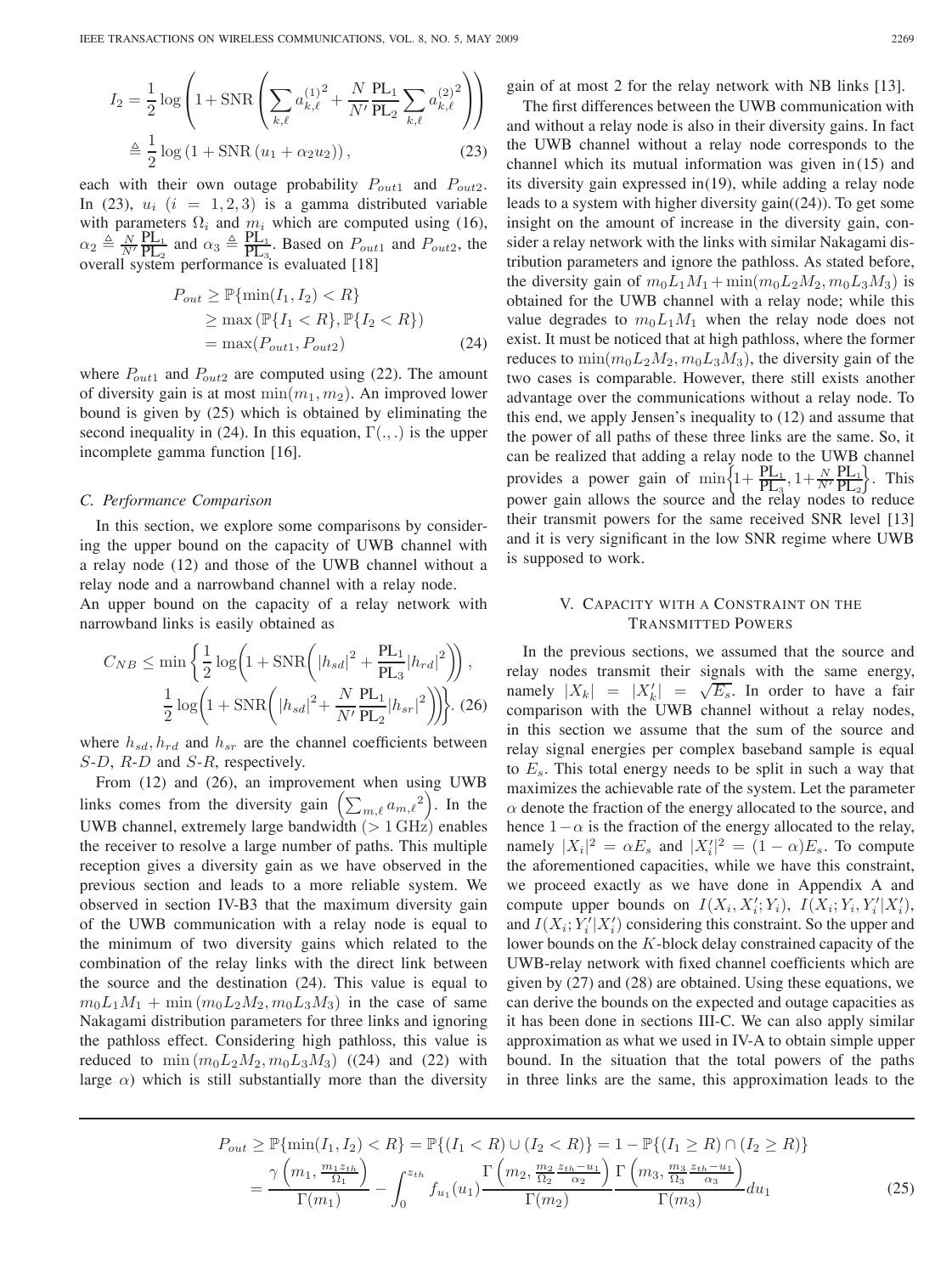$$
C \leq \max_{\alpha,\rho_0,\dots,\rho_{K-1}} \min \left\{ \frac{1}{2K} \sum_{i=0}^{K-1} \log \left( 1 + \frac{KE_s}{N} \left( \alpha \left| G_i^{(1)} \right|^2 + (1 - \alpha) \left| G_i^{(3)} \right|^2 + 2\sqrt{\alpha (1 - \alpha)} \Re \left\{ G_i^{(1)} G_i^{(3)^*} \rho_i \right\} \right) \right),
$$
  

$$
\frac{1}{2K} \sum_{i=0}^{K-1} \log \left( 1 + \frac{\alpha KE_s}{NN'} \left( N' \left| G_i^{(1)} \right|^2 + N \left| G_i^{(2)} \right|^2 \right) \left( 1 - |\rho_i|^2 \right) \right) \right\}.
$$
  

$$
C \geq \max_{\alpha,\rho_0,\dots,\rho_{K-1}} \min \left\{ \frac{1}{2K} \sum_{i=0}^{K-1} \log \left( 1 + \frac{KE_s}{N} \left( \alpha \left| G_i^{(1)} \right|^2 + (1 - \alpha) \left| G_i^{(3)} \right|^2 + 2\sqrt{\alpha (1 - \alpha)} \Re \left\{ G_i^{(1)} G_i^{(3)^*} \rho_i \right\} \right) \right),
$$
  
(27)

$$
\frac{1}{2K} \sum_{i=0}^{K-1} \log \left( 1 + \frac{\alpha KE_s}{N'} \left| G_i^{(2)} \right|^2 \left( 1 - |\rho_i|^2 \right) \right) \right).
$$
 (28)

optimal power allocation of  $\alpha_{Opt} \simeq \frac{PL_2}{PL_2 + \frac{N}{N'}PL_3}$ . That is by moving the relay node toward the destination, more power is allocated to the source, namely  $\alpha \rightarrow 1$ . On the other hand, when the relay node moves to the source  $\alpha \to 0$ , the relay node transmits with more power compared with the source.

# VI. NUMERICAL RESULTS

In this section, we present some numerical results for the derived bounds on the expected and 10% outage capacities and the system outage probability. We consider a NLOS scenario in a residential environment with 3 GHz bandwidth and center frequency of 6 GHz. The values of the channel parameters have been taken from [6]. In our plots, we have considered the pathloss as a function of distance and ignored its frequency dependency

$$
PL(d) = PL_0 + 10n \log_{10} \left(\frac{d}{d_0}\right),
$$
 (29)

where the reference distance  $d_0$  is set to 1 m, PL<sub>0</sub> is the pathloss at the reference distance and  $n$  is the pathloss exponent, which also depends on the environment and whether or not LOS exists. The distance  $d_1$  between the source and the destination has been set to  $3 \text{ m}$ , and we assume that the relay is moved along a direct line between them. Furthermore, it is assumed that the transmitted powers by the source and the relay nodes are at most equal to the maximum allowed power for the UWB systems which is stipulated by FCC (−41.3 dBm/MHz). Assuming the noise power spectral density of −114 dBm/MHz, the received SNR at distance 3 m for the above scenario becomes 2.1 dB. Finally in the plots we have assumed equal average fading power of 1 for three links (averaged over all the different random processes).

Fig. 1 depicts the lower bounds (LB) on the expected and 10% outage capacities of our network and compares these capacities with the capacity of a UWB channel without a relay node. In this figure, the relay node is exactly in the middle between the source and the destination. As can be realized, significant increase in the expected and outage capacities is obtained using a relay node. For example at  $SNR = -4$  dB



Fig. 1. Lower bounds on the expected and 10% outage capacities of a UWB-linked relay network vs. SNR.

we have more than five fold increase in the expected capacity<sup>2</sup>. This superiority is more for the outage capacity. It must be noticed that when SNR decreases, as expected both the outage and expected capacities decrease; but the amount of improvement in both capacities substantially increases by using a relay node. In the other words, the improvement is more considerable in the low SNR regime, where the UWB is supposed to operate.

In Fig. 2, the effect of the relay's position and the individual quality of each link on the capacity are demonstrated. This figure presents the expected capacity for different noise level differences  $\Delta = N - N'$  at a bandwidth of 3 GHz and SNR of 2.1 dB, where  $N$  and  $N'$  are defined in (4). As this figure shows, there is an optimum point for the position of the relay between the source and the destination, in which the capacity is maximized. It can be seen that the shape of the resulting bound on the capacity is not symmetric. According to (5), the capacity is the minimum of the two expressions for mutual information  $I(X_i, X_i'; Y_i)$  and  $I(X_i; Y_i, Y_i'|X_i')$ .

<sup>&</sup>lt;sup>2</sup>Note that to provide numerical bounds on the capacities in units of "bit/channel use", we must divide the results for the system with a relay node by 2. This is due to the fact that when utilizing a relay node, we are in fact using the channel twice, while without a relay the channel is used just once.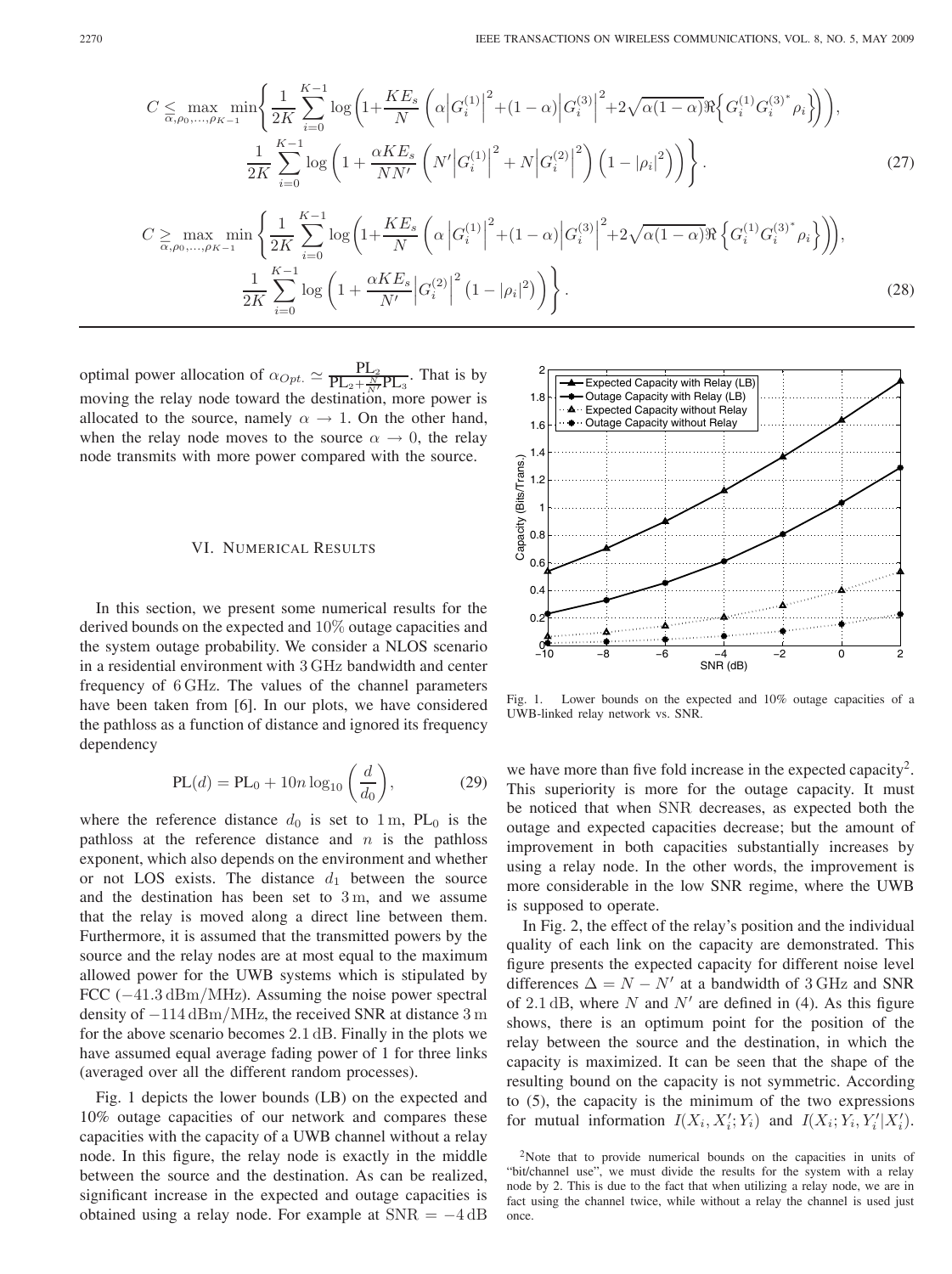

Fig. 2. Upper and lower bounds on the expected capacity of a UWB-linked relay network vs. relay's distance from the destination.

The left branch of the expected capacity curves are attributed to  $I(X_i; Y_i, Y_i' | X_i')$ , whereas the right part is mostly due to  $I(X_i, X'_i; Y_i)$ . In the case of an equal signal to noise ratio on all links, *i.e.*,  $\Delta = 0$  dB, this optimum point for the expected capacity is at  $d = 1.5$  m. Also it can be observed that by the decrement of the relay's noise, the capacity increases and the relay's optimum position moves towards the destination. Fig. 2 also shows that the derived upper and lower bounds are tight specially when the relay is not too near to the destination.

We investigate the effect of applying the constraint on the total source and relay powers on the expected capacity in Fig. 3. The lower bound on the expected capacity and the optimum fraction of the power allocated to the source for different value of  $\Delta$  are plotted in Figs. 3(a), 3(b) respectively. We have also presented the lower bound on the expected capacity for constant  $\alpha = 0.5$  and  $\Delta = 0$  dB. This comparison is fairer compared to the results of Fig. 2, since the total power transmitted toward the destination is the same for both with and without relay nodes. Here, the capacity increases by a factor of 2.9 when the relay node is in the middle of the source and destination (for similar situation, but without power constraint, it was 3.7 (Fig. 2)).

Next, we consider a scenario in which the distance between the source and the destination  $(d_1)$  varies from 1 m to 5 m (Fig. 4). It is assumed that the source transmits its signals with the same power for different values of  $d_1$  (with the maximum allowed power for UWB communication by FCC). Also relay node is exactly in the middle between the source and the destination. As we expect, at the constant SNR, the capacity of UWB channel (with and without a relay node) decreases when  $d_1$  increases. We can also observe that the amount of improvement when using a relay node increases with  $d_1$ . For example at the distance  $d_1 = 1$  m the capacity improves by a factor of 1.6 when we have a relay node, while for the case of  $d_1 = 5$  m we have more than seven fold increase in the capacity using a relay node.

Fig. 5 shows the derived lower bounds on the outage probability of the UWB communication with and without



Fig. 3. Lower bounds on the expected capacity of a UWB-linked relay network vs. relay's distance from the destination with a constraint on the transmitted power. a) Expected capacity, b) Corresponding  $\alpha_{Opt}$ .

a relay node. To examine the accuracy of the analytical expression derived for the outage probability and confirm the theoretical analysis, simulation results obtained by Monte Carlo method are also provided in this figure. In these plots we set  $R = 1 \text{bps/Hz}$ . The superior outage probability performance of the UWB communication with the aid of a relay node over that without a relay node is obvious in this figure. This improvement increases as SNR increases. Also it can be observed from Fig. 5 that the simulation results follow the analytical results obtained in section IV-B.3.

#### VII. CONCLUSION

We computed bounds on the expected and outage capacities of a three-node relay network with UWB links versus channel coefficients and transmitted powers. We also developed a simple tight approximation for the derived upper bound on the capacity which was the basis for the outage probability analysis. It was shown that the diversity gain of a relay channel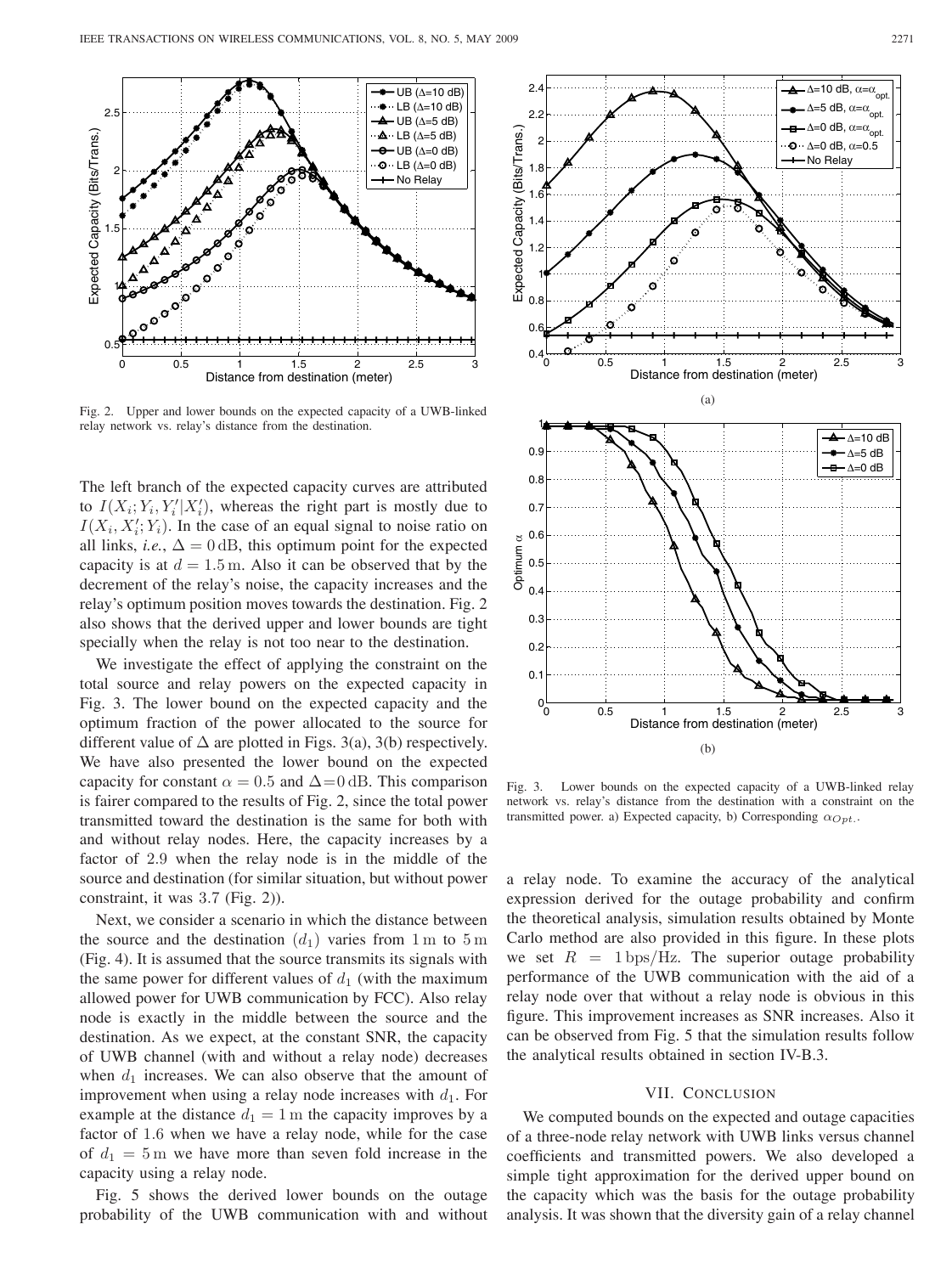

Fig. 4. Bounds on the expected capacity of a UWB-linked relay network vs. distance between source and destination  $(d_1)$ .



Fig. 5. Bounds on the probability of outage of a UWB-linked relay network vs. SNR.

increases significantly by using UWB links instead of NB links. Furthermore, the bounds on the capacity of the network were derived when there was a constraint on the transmitted powers of the source and relay node.

# APPENDIX A

# A. Upper Bound on  $I(X_i, X'_i; Y_i)$

The mutual information  $I(X_i, X_i'; Y_i)$  is expressed through the difference between entropies  $h(Y_i)$  and  $h(Y_i|X_i, X'_i)$ . An upper bound on the entropy  $h(Y_i)$  is obtained similar to [5] as

$$
h(Y_i) \leq \mathbb{E}\left\{\frac{1}{2}\log(2\pi e \text{ var}(Y_i))\right\} \leq
$$
  

$$
\frac{1}{2}\log\left(2\pi e \left(KE_s\left(\left|G_i^{(1)}\right|^2 + \left|G_i^{(3)}\right|^2\right) + 2KE_s \Re\left\{G_i^{(1)}G_i^{(3)}\gamma_i\right\} + N\right)\right)
$$
  
(A.1)

where  $\rho_i \triangleq \mathbb{E} \{ X_i X_i^* \} / E_s$  and the parameter  $E_s$  is the signal energy per complex baseband sample. The second term, *i.e.,*  $h(Y_i|X_i, X_i')$  is equal to  $\frac{1}{2} \log(2\pi eN)$  [19]. So an upper bound on  $I(X_i, X'_i; Y_i)$  is obtained by

$$
I(X_i, X'_i; Y_i) \le
$$
  
\n
$$
\frac{1}{2} \log \left( 1 + \frac{KE_s}{N} \left( |G_i^{(1)}|^2 + |G_i^{(3)}|^2 + 2 \Re \left\{ G_i^{(1)} G_i^{(3)}^* \rho_i \right\} \right) \right).
$$
 (A.2)

*B. Upper Bound on*  $I(X_i; Y_i, Y_i' | X_i')$ 

We know that

$$
I(X_i; Y_i, Y_i'|X_i') = h(Y_i|X_i') + h(Y_i'|Y_i, X_i')
$$
  
-h(Y\_i, Y\_i'|X\_i, X\_i'). (A.3)

The upper bounds for the first two terms on the right hand side are as follows

$$
h(Y_i|X'_i) \leq \frac{1}{2} \log \left( 2\pi e \left( \mathbb{E}\{|Y_i|^2\} - \frac{|\mathbb{E}\{Y_i X_i'^*\}|^2}{\mathbb{E}\{|X'_i|^2\}} \right) \right)
$$
  
= 
$$
\frac{1}{2} \log \left( 2\pi e \left( KE_s \left| G_i^{(1)} \right|^2 (1 - |\rho_i|^2) + N \right) \right), (A.4)
$$

and

$$
h(Y'_{i}|Y_{i}, X'_{i}) \le
$$
  
\n
$$
\frac{1}{2} \log \left( 2\pi e \frac{KE_{s} \left( N' |G_{i}^{(1)}|^{2} + N |G_{i}^{(2)}|^{2} \right) (1 - |\rho_{i}|^{2}) + NN'}{KE_{s} |G_{i}^{(1)}|^{2} (1 - |\rho_{i}|^{2}) + N} \right)
$$
  
\n(A.5)

We also know that  $h(Y_i, Y_i'|X_i, X_i') = \frac{1}{2} \Big( \log(2\pi eN) +$  $log(2\pi eN')$ ). Therefore

$$
I(X_i; Y_i, Y_i'|X_i') \le
$$
  
\n
$$
\frac{1}{2} \log \left( 1 + KE_s \left( 1 - |\rho_i|^2 \right) \left( \frac{|G_i^{(1)}|^2}{N} + \frac{|G_i^{(2)}|^2}{N'} \right) \right).
$$
 (A.6)

*C. Upper Bound on*  $I(X_i; Y_i'|X_i')$ 

As we know  $I(X_i; Y_i'|X_i')$  is equal to the difference between  $h(Y_i'|X_i')$  and  $h(Y_i'|X_i, X_i')$ . But

$$
h(Y'_i|X'_i) \le \frac{1}{2}\log\left(2\pi e\left(KE_s\left|G_i^{(2)}\right|^2\left(1-|\rho_i|^2\right)+N'\right)\right).
$$
\n(A.7)

and  $h(Y_i|X_i, X'_i) = \frac{1}{2} \log(2\pi eN')$ . Therefore

$$
I(X_i; Y_i'|X_i') \le \frac{1}{2} \log \left( 1 + \frac{KE_s}{N'} \left| G_i^{(2)} \right|^2 (1 - |\rho_i|^2) \right) . \blacksquare
$$
\n(A.8)

# APPENDIX B

 $\sum_{m,\ell} a_{m,\ell}^2$  versus UWB channel parameters, where for In this appendix, we compute the expected value of